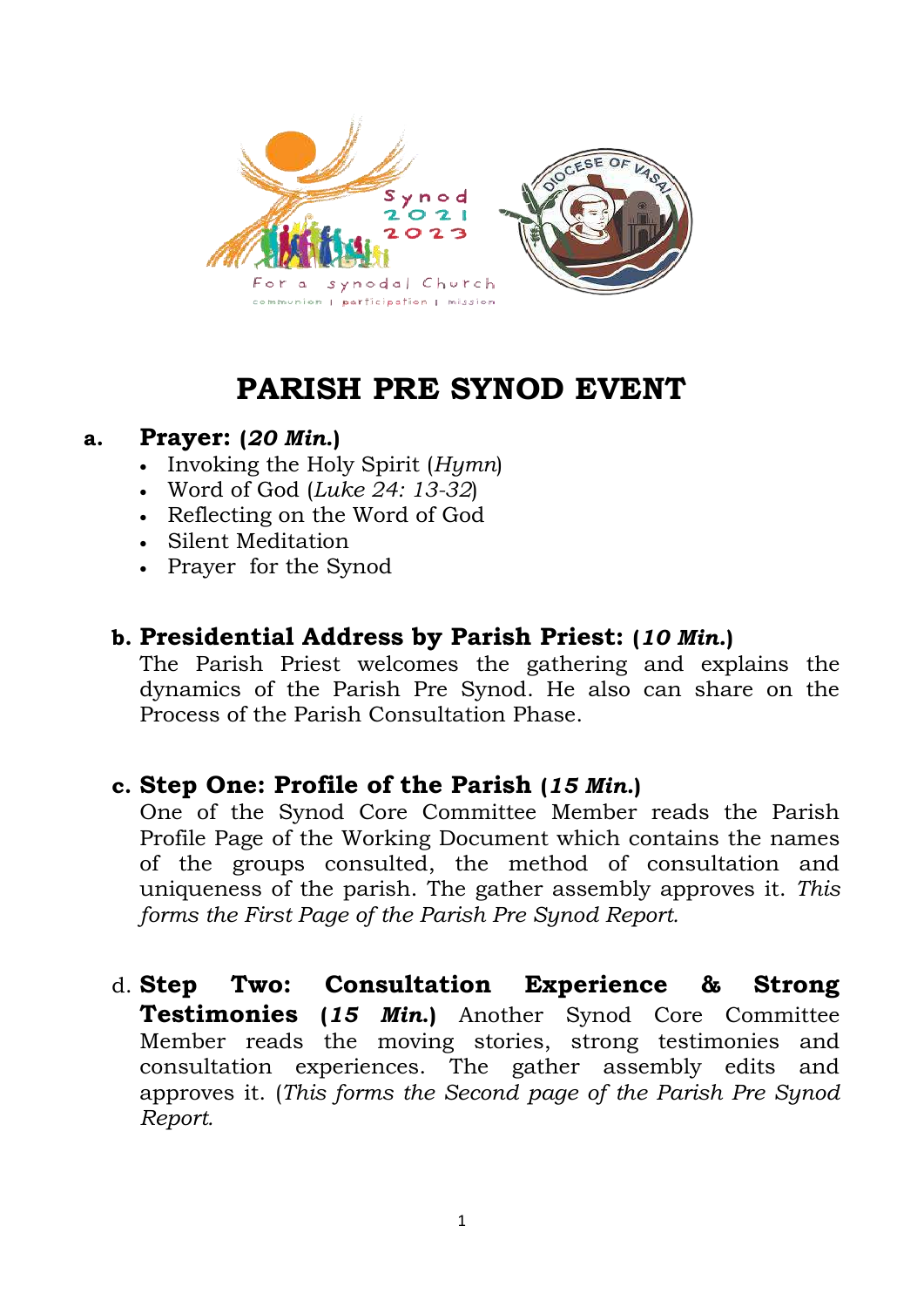e. **Step Three: Current Realities - Synthesis of the Issues (***30 Min.***)**

Pages of Synthesis of Issues that are done in the Working Document are to be read for the benefit of all. Here it is only read and no discussion takes place. (*This forms the Third*, Four*, Fifth and Sixth page of the parish pre synod report)*.

# *f.* **Step Four: Discernment Phase** *(2 to 3 Hours)*

The group is broken into 5 sub-groups and each group is given a thematic subject which has questions/points raised at the village level for discernment among themselves. The drafting team members are split in the various sub groups. Each Point on the subject is discussed in the sub group with the help of seven questions given below:

- 1. How can we ensure that the best practices are continued?
- 2. What is the challenge before us with a particular question which is defined as a problem area? What needs to be done at the parish level to find answers to this particular open question? How do we prioritize this challenge?
- 3. What changes are needed in our culture, our attitudes and pastoral practices to find a solution to a particular question? Is this aspect due to loss of trust in some things in the church? What is the challenge for changing things in the Church?
- 4. What is the way forward to better governance and authority?
- 5. Is this an area where we need healing and conversion in our church? Is this an area which is an obstacle to personal and communal reconciliation?
- 6. What steps are needed to make missionary outreach more effective?
- 7. How do we make the Church accessible and inclusive to all? Where exactly is the kingdom of God?

The Synthesis of all groups is shared to the full house. (*The sharing forms the seventh and eighth Page of the Parish Pre Synod Report).*

#### **g. Step Five: Post Discernment (***2 Hours***)**

The path forward (Proposals for the Journey Together) is read out to the entire group and additional inputs from the whole group